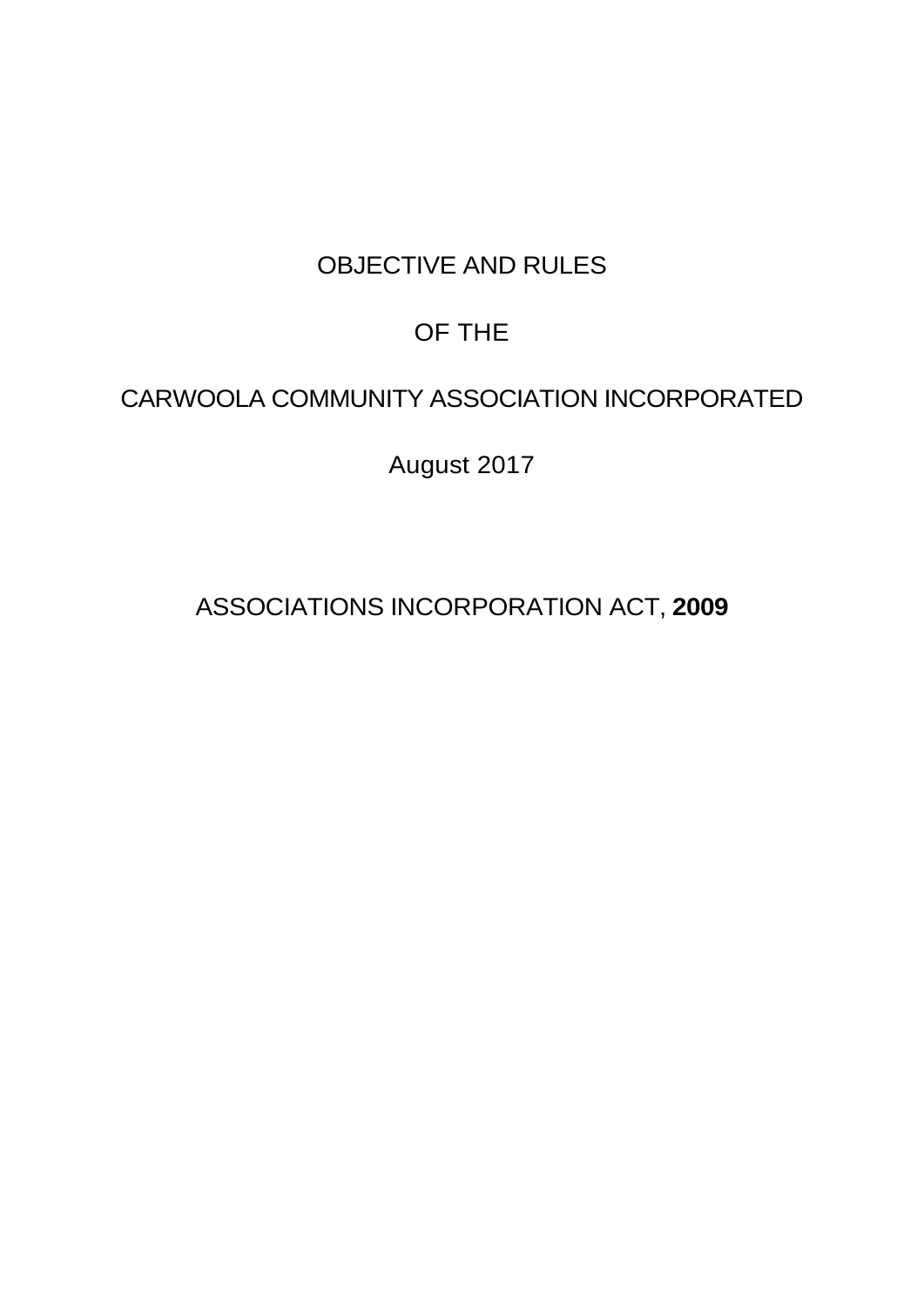# **Contents**

|                                                                     | <b>Part 1 - Preliminary</b>      |
|---------------------------------------------------------------------|----------------------------------|
| 1.                                                                  |                                  |
|                                                                     | Part 2 - Membership              |
| 2<br>3<br>4<br>5<br>6<br>$\overline{7}$<br>8<br>9<br>10<br>11<br>12 |                                  |
|                                                                     | <b>Part 3 - The committee</b>    |
| 13<br>14<br>15<br>16<br>17<br>18<br>19<br>20<br>21<br>22            |                                  |
|                                                                     | <b>Part 4 - General meetings</b> |
| 24<br>25<br>26<br>27<br>28<br>29<br>30<br>31<br>32<br>33<br>34      |                                  |
|                                                                     | <b>Part 5 - Miscellaneous</b>    |
| 36<br>37<br>38<br>39<br>40<br>41<br>42                              |                                  |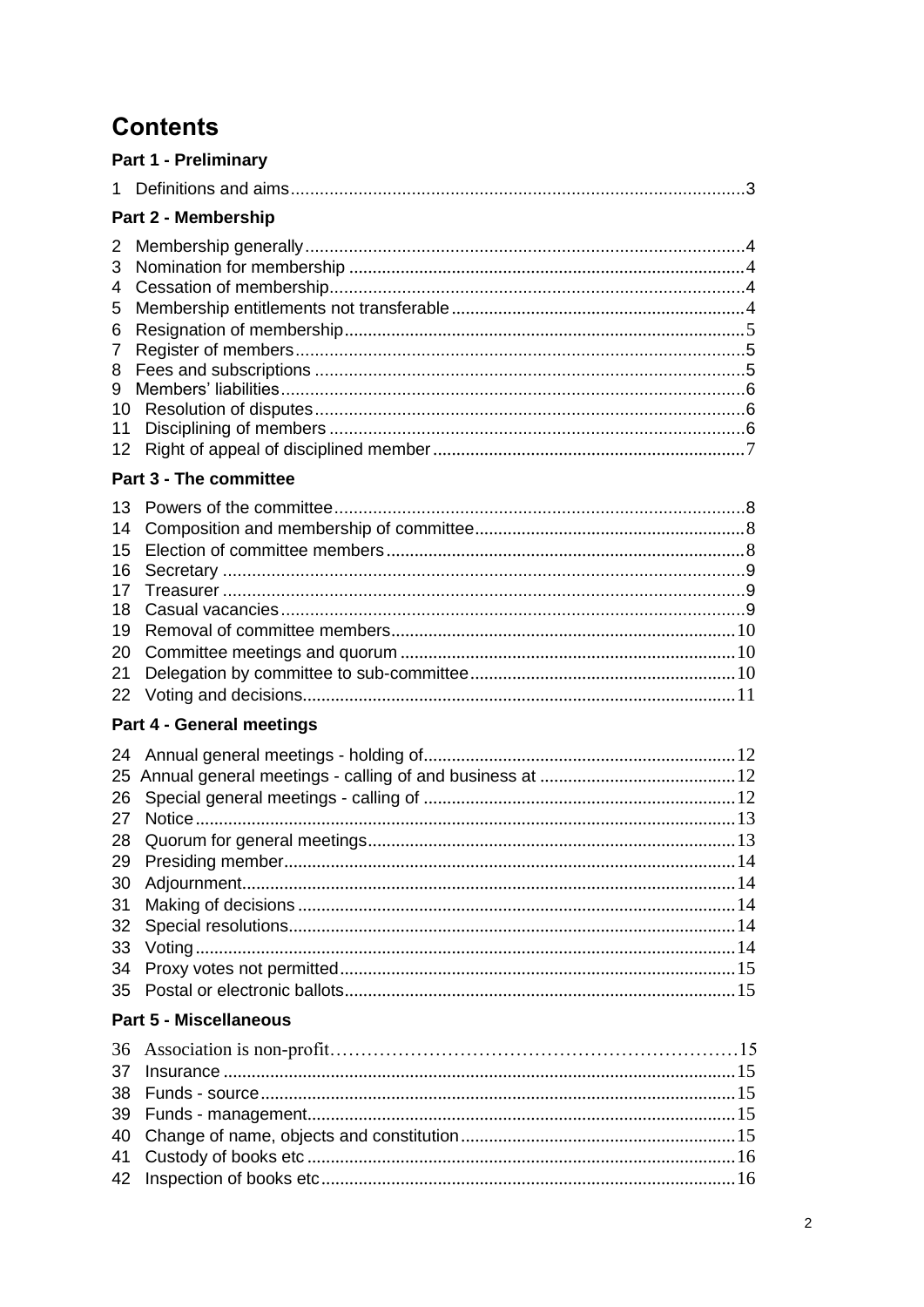## <span id="page-2-0"></span>**Part 1 - Preliminary**

### <span id="page-2-1"></span>*1. Definitions and aims*

(1) In this constitution:

*Carwoola Area* means the local geographical area defined by the Committee

*Director-General* means the Director-General of the Department of Services, Technology and Administration.

*ordinary committee member* means a member of the committee who is not an office-bearer of the association.

#### *secretary* means:

- (a) the person holding office under this constitution as secretary of the association, or
- (b) if no such person holds that office the public officer of the association.

*special general meeting* means a general meeting of the association other than an annual general meeting.

*the Act* means the *[Associations Incorporation Act 2009](http://www.legislation.nsw.gov.au/xref/inforce/?xref=Type%3Dact%20AND%20Year%3D2009%20AND%20no%3D7&nohits=y)*.

*the Regulation* means the *[Associations Incorporation Regulation 2010.](http://www.legislation.nsw.gov.au/xref/inforce/?xref=Type%3Dsubordleg%20AND%20Year%3D2010%20AND%20No%3D238&nohits=y)*

- (2) In this constitution:
	- (a) a reference to a function includes a reference to a power, authority and duty, and
	- (b) a reference to the exercise of a function includes, if the function is a duty, a reference to the performance of the duty.
- (3) The provisions of the *[Interpretation Act 1987](http://www.legislation.nsw.gov.au/xref/inforce/?xref=Type%3Dact%20AND%20Year%3D1987%20AND%20no%3D15&nohits=y)* apply to and in respect of this constitution in the same manner as those provisions would so apply if this constitution were an instrument made under the Act.
- (4) The aims of the Carwoola Community Association are to:
	- (a) represent common interests of residents of the Carwoola Area; and
	- (b) develop and maintain a community spirit amongst residents of the Carwoola Area.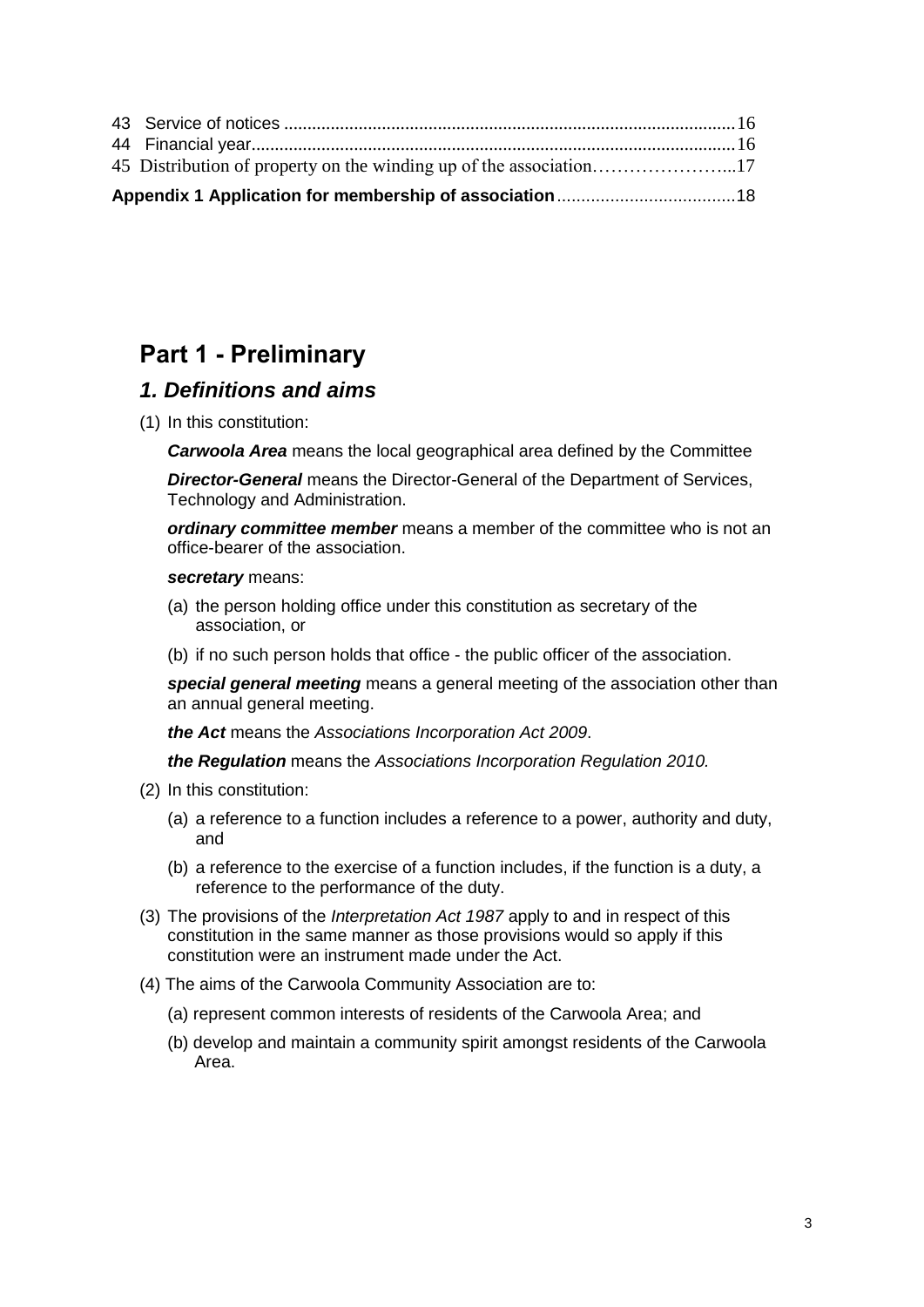## **Part 2 - Membership**

### <span id="page-3-0"></span>*2. Membership generally*

- (1) A person is eligible to be a member of the association if:
	- (a) the person is a natural person, and
	- (b) the person is a resident of the Carwoola Area and shares an interest in the aims of the Association, and
	- (c) the person has been nominated and approved for membership of the association in accordance with clause 3.

### <span id="page-3-1"></span>*3. Nomination for membership*

- (1) A person can apply to become a member and the committee can determine the form of the application. The application can be sent by email or other electronic means.
- (2) As soon as practicable after receiving an application for membership, the secretary must refer the application to the committee which is to determine whether to approve or to reject the application.
- (3) As soon as practicable after the committee makes that determination, the secretary must:
	- (a) notify the nominee, in writing, or electronically, that the committee approved or rejected the application (whichever is applicable), and
	- (b) if the committee approved the application, request the nominee to pay (within the period of 28 days after receipt by the nominee of the notification) the sum payable under this constitution by a member as entrance fee and annual subscription.
- (4) The secretary must, on payment by the nominee of the amounts referred to in subclause (3) (b) within the period referred to in that provision, enter or cause to be entered the nominee's name in the register of members and, on the name being so entered, the nominee becomes a member of the association.

### <span id="page-3-2"></span>*4. Cessation of membership*

A person ceases to be a member of the association if the person:

- (a) ceases to be eligible, or
- (b) resigns membership, or
- (c) is expelled from the association, or
- (d) fails to pay the annual membership fee under clause 8 (2) within 3 months after the fee is due.

#### <span id="page-3-3"></span>*5. Membership entitlements not transferable*

A right, privilege or obligation which a person has by reason of being a member of the association:

- (a) is not capable of being transferred or transmitted to another person, and
- (b) terminates on cessation of the person's membership.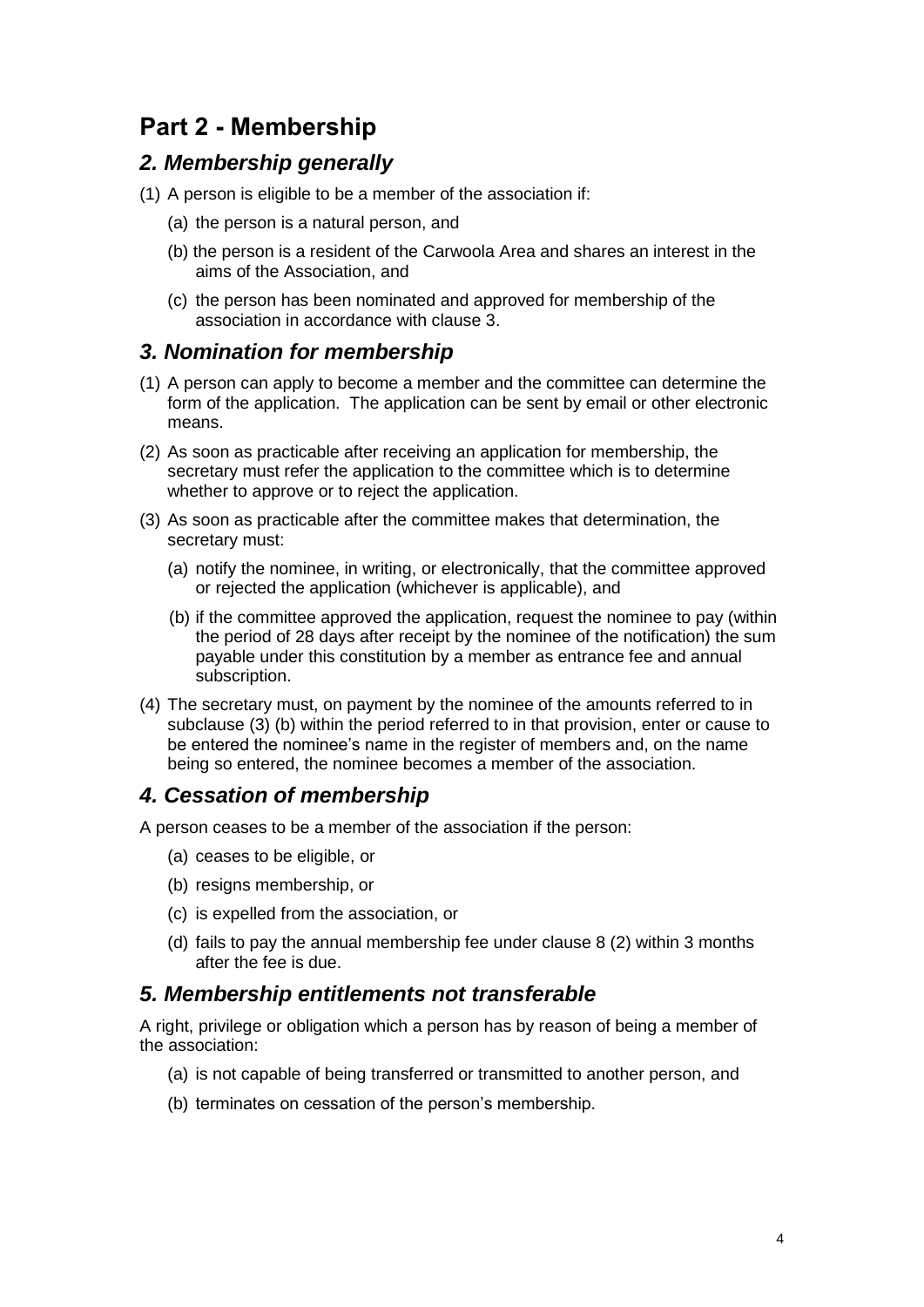### <span id="page-4-0"></span>*6. Resignation of membership*

- (1) A member of the association may resign from membership of the association by first giving to the secretary written notice of at least one month (or such other period as the committee may determine) of the member's intention to resign and, on the expiration of the period of notice, the member ceases to be a member.
- (2) If a member of the association ceases to be a member under subclause (1), and in every other case where a member ceases to hold membership, the secretary must make an appropriate entry in the register of members recording the date on which the member ceased to be a member.

### <span id="page-4-1"></span>*7. Register of members*

- (1) The secretary of the association must establish and maintain a register of members of the association specifying the name and postal or residential address of each person who is a member of the association together with the date on which the person became a member.
- (2) The register of members must be kept in New South Wales:
	- (a) at the main premises of the association, or
	- (b) if the association has no premises, at the secretary's official address.
- (3) The register of members must be open for inspection, free of charge, by any member of the association at any reasonable hour.
- (4) A member of the association may obtain a copy of any part of the register on payment of a fee of not more than \$1 for each page copied.
- (5) If a member requests that any information contained on the register about the member (other than the member's name) not be available for inspection, that information must not be made available for inspection.
- (6) A member must not use information about a person obtained from the register to contact or send material to the person, other than for:
	- (a) the purposes of sending the person a newsletter, a notice in respect of a meeting or other event relating to the association or other material relating to the association, or
	- (b) any other purpose necessary to comply with a requirement of the Act or the Regulation.

#### <span id="page-4-2"></span>*8. Fees and subscriptions*

- (1) A member of the association must, on admission to membership, pay to the association a fee of \$1 or, if some other amount is determined by the committee, that other amount.
- (2) In addition to any amount payable by the member under subclause (1), a member of the association must pay to the association an annual membership fee of \$2 or, if some other amount is determined by the committee, that other amount:
	- (a) except as provided by paragraph (b), before 1 July in each calendar year, or
	- (b) if the member becomes a member on or after 1 July in any calendar year on becoming a member and before 1 July in each succeeding calendar year.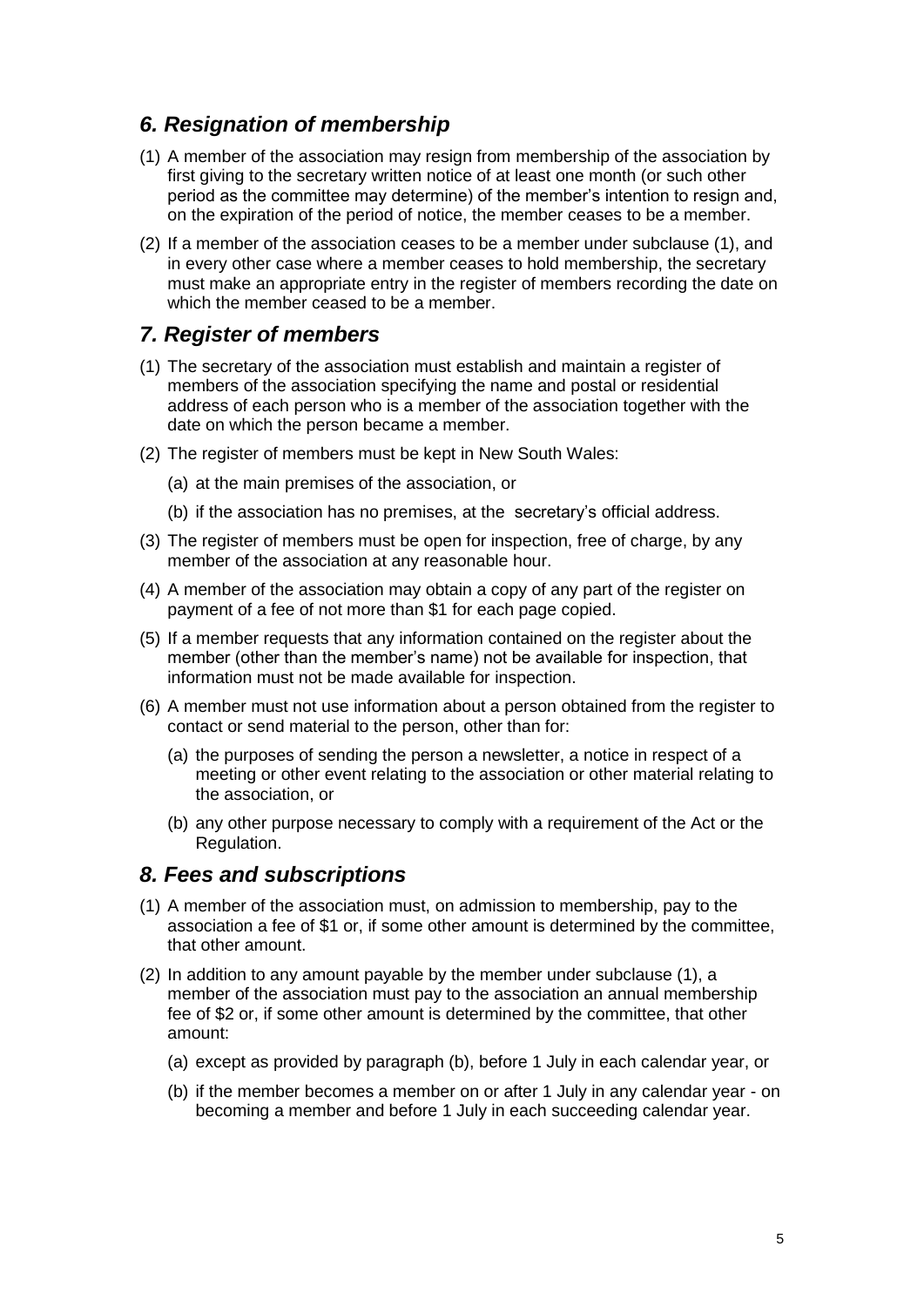### <span id="page-5-0"></span>*9. Members' liabilities*

The liability of a member of the association to contribute towards the payment of the debts and liabilities of the association or the costs, charges and expenses of the winding up of the association is limited to the amount, if any, unpaid by the member in respect of membership of the association as required by clause 8.

### <span id="page-5-1"></span>*10. Resolution of disputes*

- (1) A dispute between a member and another member (in their capacity as members) of the association, or a dispute between a member or members and the association, are to be referred to a community justice centre for mediation under the *[Community Justice Centres Act 1983](http://www.legislation.nsw.gov.au/xref/inforce/?xref=Type%3Dact%20AND%20Year%3D1983%20AND%20no%3D127&nohits=y)*.
- (2) If a dispute is not resolved by mediation within 3 months of the referral to a community justice centre, the dispute is to be referred to arbitration.
- (3) The *[Commercial Arbitration Act 1984](http://www.legislation.nsw.gov.au/xref/inforce/?xref=Type%3Dact%20AND%20Year%3D1984%20AND%20no%3D160&nohits=y)* applies to any such dispute referred to arbitration.

### <span id="page-5-2"></span>*11. Disciplining of members*

- (1) A complaint may be made to the committee by any person that a member of the association:
	- (a) has refused or neglected to comply with a provision or provisions of this constitution, or
	- (b) has wilfully acted in a manner prejudicial to the interests of the association.
- (2) The committee may refuse to deal with a complaint if it considers the complaint to be trivial or vexatious in nature.
- (3) If the committee decides to deal with the complaint, the committee:
	- (a) must cause notice of the complaint to be served on the member concerned, and
	- (b) must give the member at least 14 days from the time the notice is served within which to make submissions to the committee in connection with the complaint, and
	- (c) must take into consideration any submissions made by the member in connection with the complaint.
- (4) The committee may, by resolution, expel the member from the association or suspend the member from membership of the association if, after considering the complaint and any submissions made in connection with the complaint, it is satisfied that the facts alleged in the complaint have been proved and the expulsion or suspension is warranted in the circumstances.
- (5) If the committee expels or suspends a member, the secretary must, within 7 days after the action is taken, cause written notice to be given to the member of the action taken, of the reasons given by the committee for having taken that action and of the member's right of appeal under clause 12.
- (6) The expulsion or suspension does not take effect:
	- (a) until the expiration of the period within which the member is entitled to appeal against the resolution concerned, or
	- (b) if within that period the member exercises the right of appeal, unless and until the association confirms the resolution under clause 12, whichever is the later.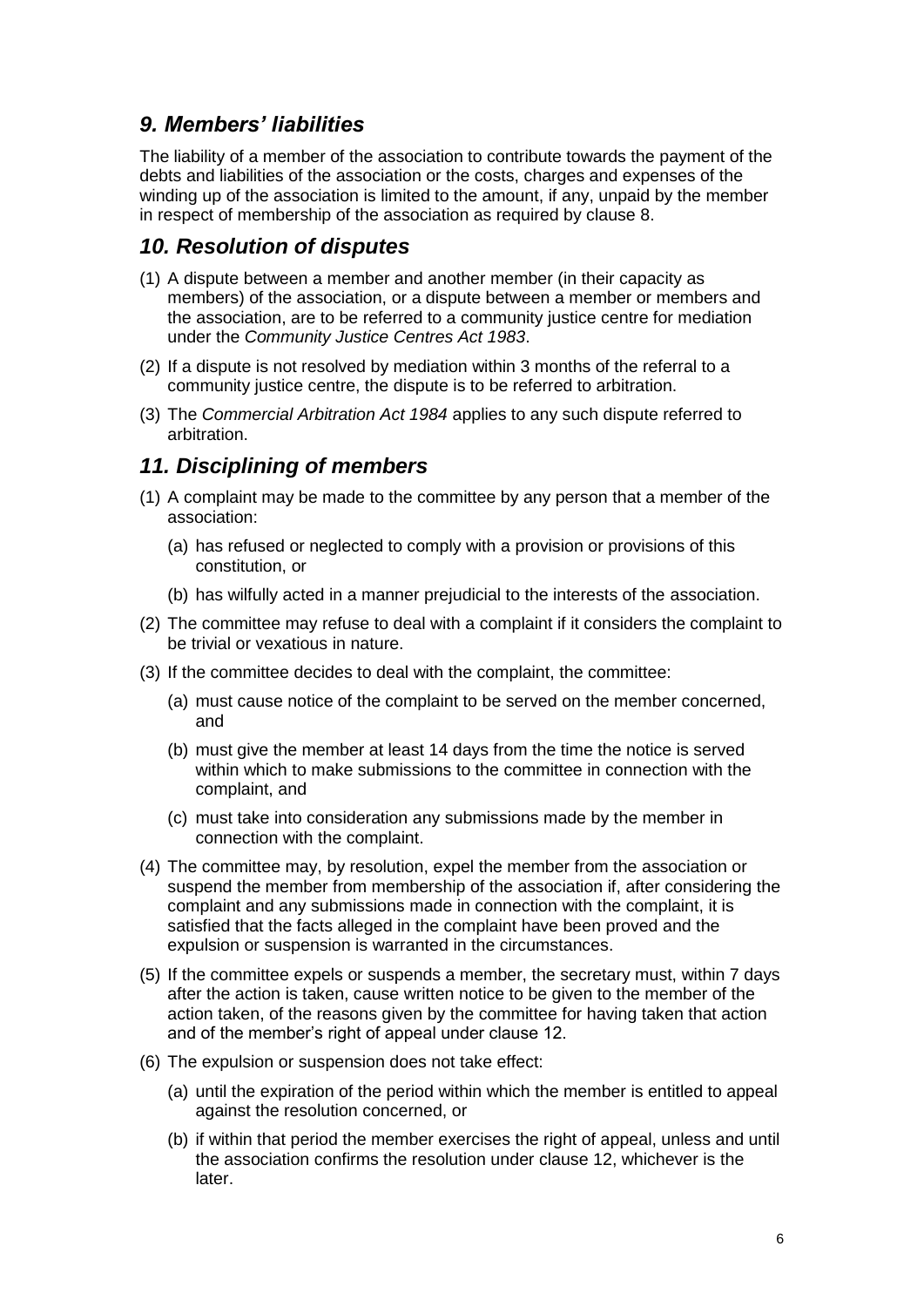### <span id="page-6-0"></span>*12. Right of appeal of disciplined member*

- (1) A member may appeal to the association in general meeting against a resolution of the committee under clause 11, within 7 days after notice of the resolution is served on the member, by lodging with the secretary a notice to that effect.
- (2) The notice may, but need not, be accompanied by a statement of the grounds on which the member intends to rely for the purposes of the appeal.
- (3) On receipt of a notice from a member under subclause (1), the secretary must notify the committee which is to convene a general meeting of the association to be held within 28 days after the date on which the secretary received the notice.
- (4) At a general meeting of the association convened under subclause (3):
	- (a) no business other than the question of the appeal is to be transacted, and
	- (b) the committee and the member must be given the opportunity to state their respective cases orally or in writing, or both, and
	- (c) the members present are to vote by secret ballot on the question of whether the resolution should be confirmed or revoked.
- (5) The appeal is to be determined by a simple majority of votes cast by members of the association.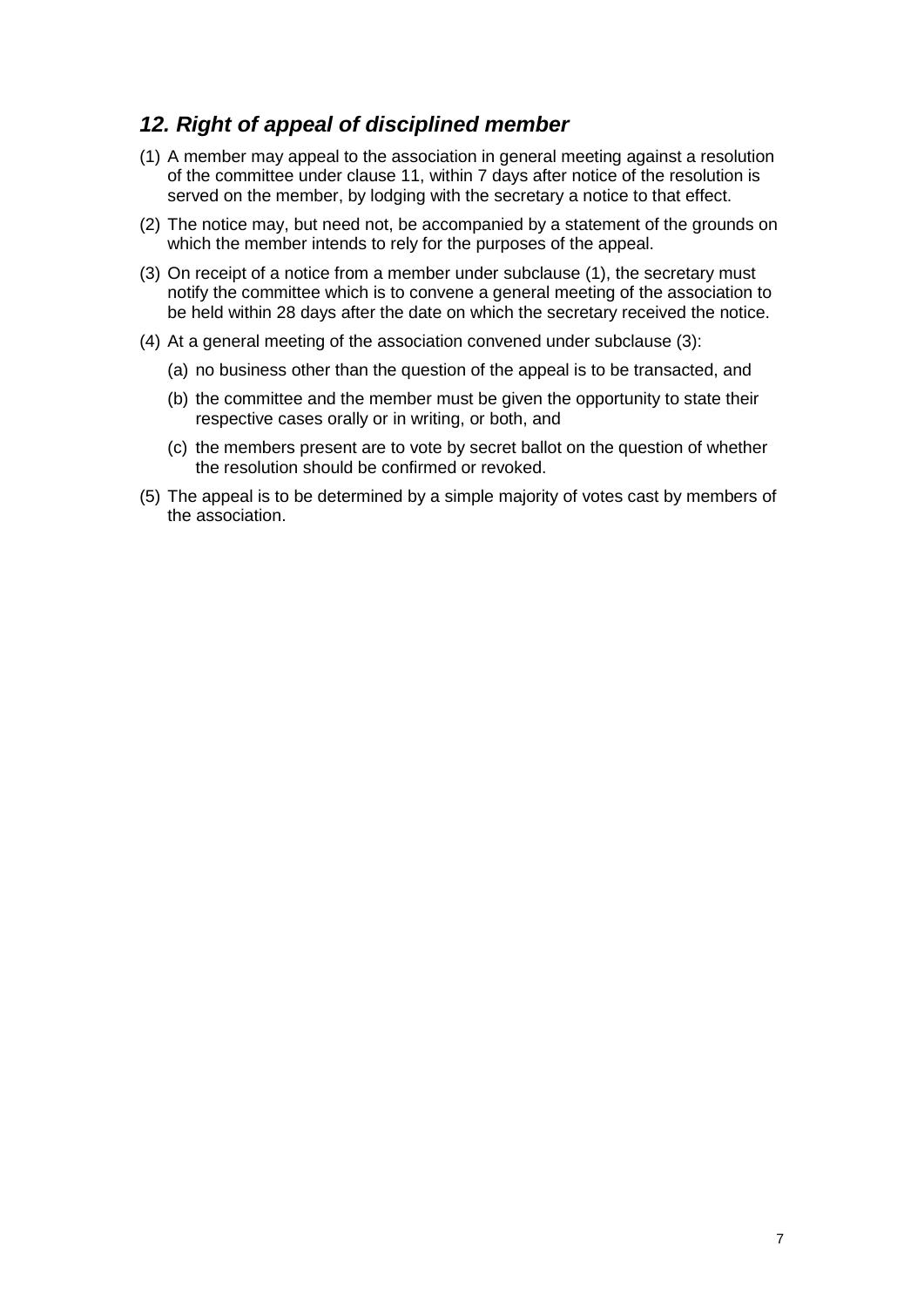## **Part 3 - The committee**

### <span id="page-7-0"></span>*13. Powers of the committee*

Subject to the Act, the Regulation and this constitution and to any resolution passed by the association in general meeting, the committee:

- (a) is to control and manage the affairs of the association, and
- (b) may exercise all such functions as may be exercised by the association, other than those functions that are required by this constitution to be exercised by a general meeting of members of the association, and
- (c) has power to perform all such acts and do all such things as appear to the committee to be necessary or desirable for the proper management of the affairs of the association.

### <span id="page-7-1"></span>*14. Composition and membership of committee*

- (1) The committee is to consist of:
	- (a) the office-bearers of the association, and
	- (b) at least 3 ordinary committee members, each of whom is to be elected at the annual general meeting of the association under clause 15.
- (2) The total number of committee members is to be not more than 10.
- (3) The office-bearers of the association are as follows:
	- (a) the president,
	- (b) the vice-president (if agreed by the committee),
	- (c) the treasurer,
	- (d) the secretary.
- (4) A committee member may hold up to 2 offices (other than both the president and vice-president offices).
- (5) Each member of the committee is, subject to this constitution, to hold office until the conclusion of the annual general meeting following the date of the member's election, but is eligible for re-election.
- (6) The maximum number of consecutive terms of office bearers is limited to five.

#### <span id="page-7-2"></span>*15. Election of committee members*

- (1) Candidates for election as office-bearers of the association or as ordinary committee members shall be elected at the Annual General Meeting and shall be nominated from the floor of the meeting.
- (2) If insufficient further nominations are received, any vacant positions remaining on the committee are taken to be casual vacancies.
- (3) If the number of nominations received is equal to the number of vacancies to be filled, the persons nominated are taken to be elected.
- (4) If the number of nominations received exceeds the number of vacancies to be filled, a ballot is to be held.
- (5) The ballot for the election of office-bearers and ordinary committee members of the committee is to be conducted at the annual general meeting in such usual and proper manner as the committee may direct.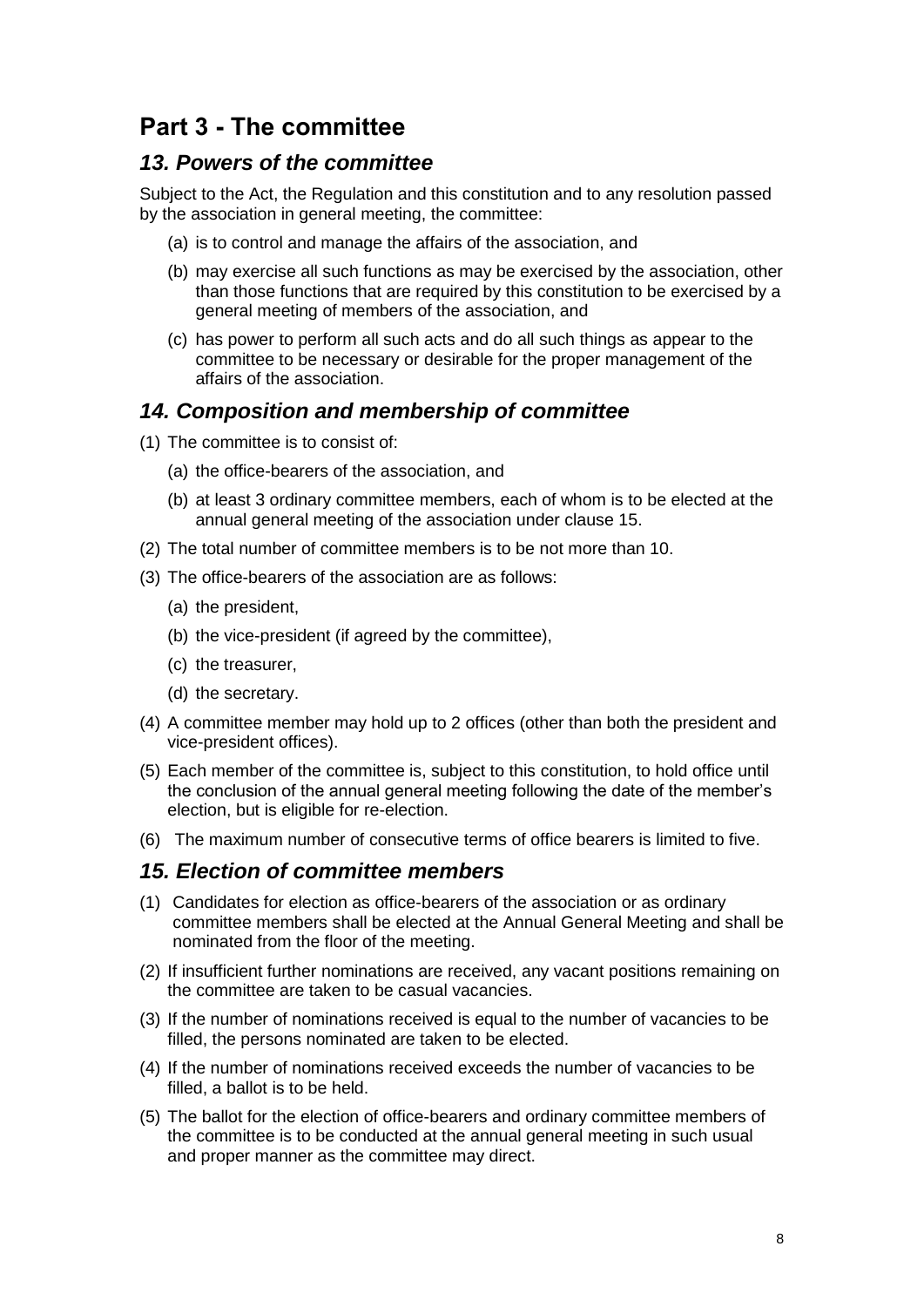(6) A person nominated as a candidate for election as an office-bearer or as an ordinary committee member of the association must be a member of the association.

### <span id="page-8-0"></span>*16. Secretary*

- (1) The secretary of the association must, as soon as practicable after being appointed as secretary, lodge notice with the association of his or her address.
- (2) It is the duty of the secretary to keep minutes in written or electronic form of:
	- (a) all appointments of office-bearers and members of the committee, and
	- (b) the names of members of the committee present at a committee meeting or a general meeting, and
	- (c) all proceedings at committee meetings and general meetings.
- (3) Minutes of proceedings at a meeting must be signed in written or electronic form by the chairperson of the meeting or by the chairperson of the next succeeding meeting.

### <span id="page-8-1"></span>*17. Treasurer*

It is the duty of the treasurer of the association to ensure:

- (a) that all money due to the association is collected and received and that all payments authorised by the association are made, and
- (b) that correct books and accounts are kept showing the financial affairs of the association, including full details of all receipts and expenditure connected with the activities of the association.

#### <span id="page-8-2"></span>*18.Casual vacancies*

- (1) In the event of a casual vacancy occurring in the membership of the committee, the committee may appoint a member of the association to fill the vacancy and the member so appointed is to hold office, subject to this constitution, until the conclusion of the annual general meeting next following the date of the appointment.
- (2) A casual vacancy in the office of a member of the committee occurs if the member:
	- (a) dies, or
	- (b) ceases to be a member of the association, or
	- (c) becomes an insolvent under administration within the meaning of the *[Corporations Act 2001](http://www.comlaw.gov.au/)* of the Commonwealth, or
	- (d) resigns office by notice in writing given to the secretary, or
	- (e) is removed from office under clause 19, or
	- (f) becomes a mentally incapacitated person, or
	- (g) is absent without the consent of the committee from 3 consecutive meetings of the committee, or
	- (h) is convicted of an offence involving fraud or dishonesty for which the maximum penalty on conviction is imprisonment for not less than 3 months, or
	- (i) is prohibited from being a director of a company under Part 2D.6 (Disqualification from managing corporations) of the *[Corporations Act 2001](http://www.comlaw.gov.au/)* of the Commonwealth.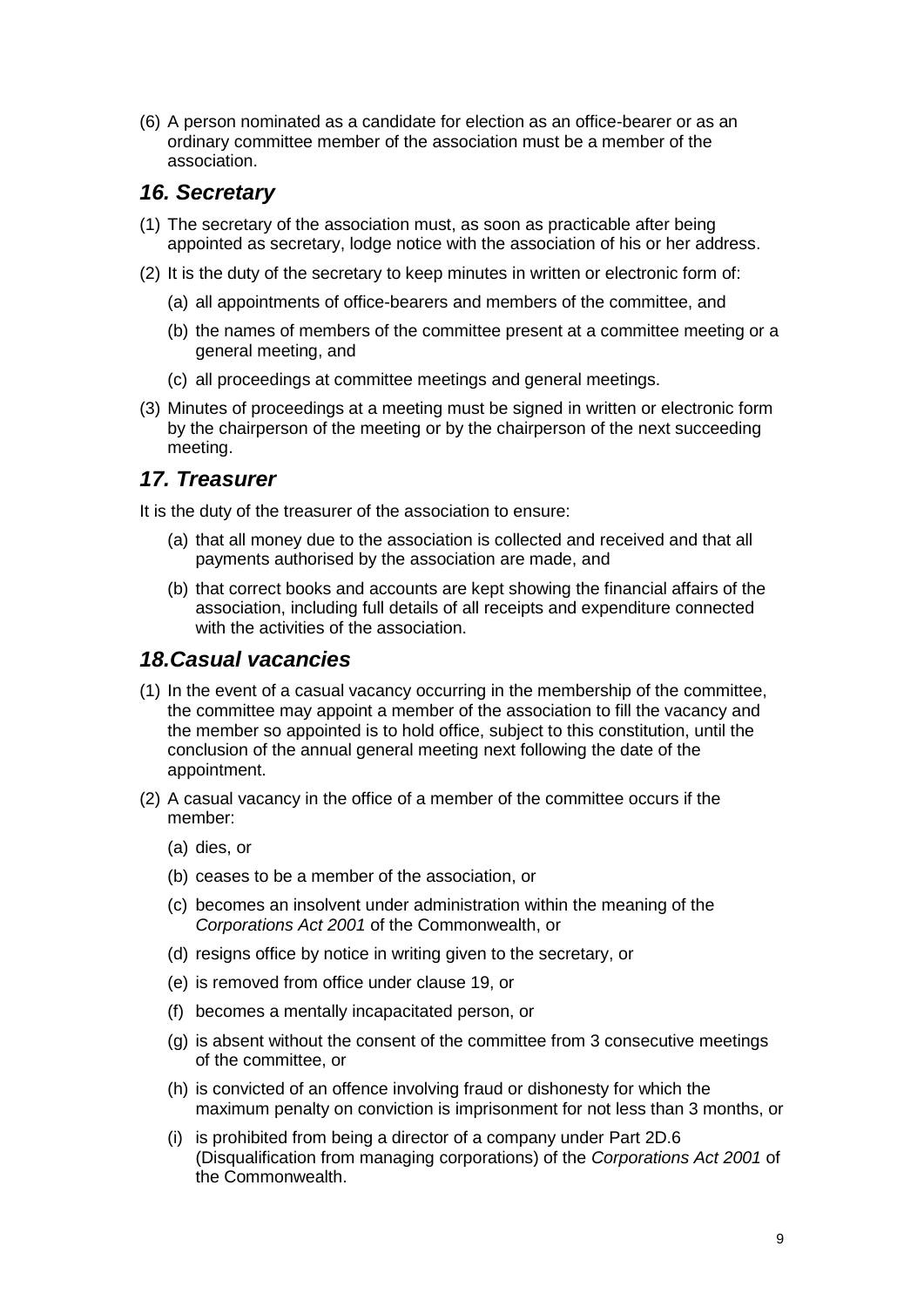### <span id="page-9-0"></span>*19. Removal of committee members*

- (1) The association in general meeting may by resolution remove any member of the committee from the office of member before the expiration of the member's term of office and may by resolution appoint another person to hold office until the expiration of the term of office of the member so removed.
- (2) If a member of the committee to whom a proposed resolution referred to in subclause (1) relates makes representations in writing to the secretary or president (not exceeding a reasonable length) and requests that the representations be notified to the members of the association, the secretary or the president may send a copy of the representations to each member of the association or, if the representations are not so sent, the member is entitled to require that the representations be read out at the meeting at which the resolution is considered.

### <span id="page-9-1"></span>*20. Committee meetings and quorum*

- (1) The committee must meet at least 3 times in each period of 12 months at such place and time as the committee may determine.
- (2) Additional meetings of the committee may be convened by the president or by any member of the committee.
- (3) Oral or written notice of a meeting of the committee must be given by the secretary to each member of the committee at least 48 hours (or such other period as may be unanimously agreed on by the members of the committee) before the time appointed for the holding of the meeting.
- (4) Notice of a meeting given under subclause (3) must specify the general nature of the business to be transacted at the meeting and no business other than that business is to be transacted at the meeting, except business which the committee members present at the meeting unanimously agree to treat as urgent business.
- (5) Any 3 members of the committee constitute a quorum for the transaction of the business of a meeting of the committee.
- (6) No business is to be transacted by the committee unless a quorum is present and if, within half an hour of the time appointed for the meeting, a quorum is not present, the meeting is to stand adjourned to the same place and at the same hour of the same day in the following week.
- (7) If at the adjourned meeting a quorum is not present within half an hour of the time appointed for the meeting, the meeting is to be dissolved.
- (8) At a meeting of the committee:
	- (a) the president or, in the president's absence, the vice-president is to preside, or
	- (b) if the president and the vice-president are absent or unwilling to act, such one of the remaining members of the committee as may be chosen by the members present at the meeting is to preside.

#### <span id="page-9-2"></span>*21. Delegation by committee to sub-committee*

(1) The committee may, by instrument in writing, delegate to one or more subcommittees (consisting of such member or members of the association as the committee thinks fit) the exercise of such of the functions of the committee as are specified in the instrument, other than: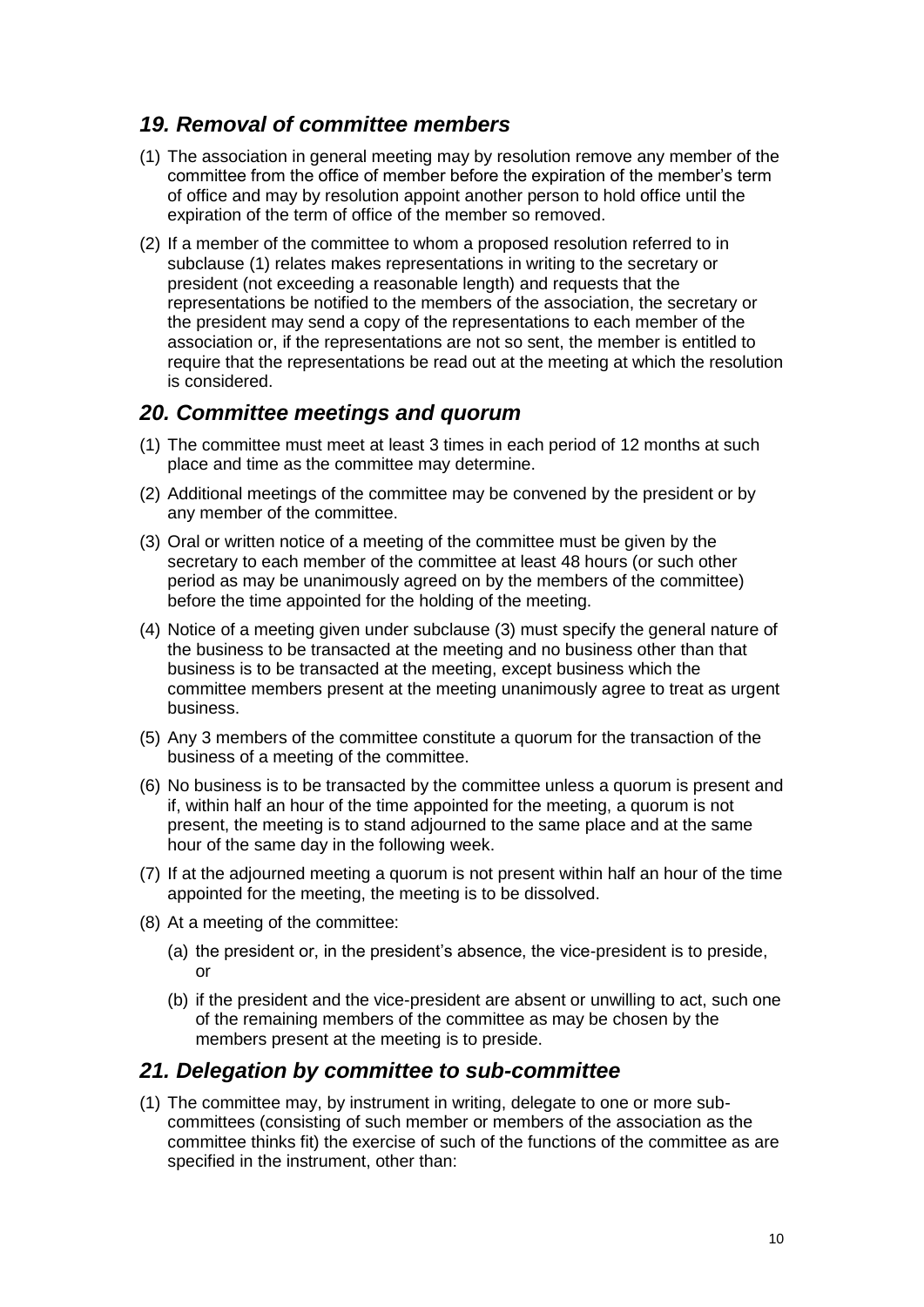- (a) this power of delegation, and
- (b) a function which is a duty imposed on the committee by the Act or by any other law.
- (2) A function the exercise of which has been delegated to a sub-committee under this clause may, while the delegation remains unrevoked, be exercised from time to time by the sub-committee in accordance with the terms of the delegation.
- (3) A delegation under this clause may be made subject to such conditions or limitations as to the exercise of any function, or as to time or circumstances, as may be specified in the instrument of delegation.
- (4) Despite any delegation under this clause, the committee may continue to exercise any function delegated.
- (5) Any act or thing done or suffered by a sub-committee acting in the exercise of a delegation under this clause has the same force and effect as it would have if it had been done or suffered by the committee.
- (6) The committee may, by instrument in writing, revoke wholly or in part any delegation under this clause.
- (7) A sub-committee may meet and adjourn as it thinks proper.

#### <span id="page-10-0"></span>*22. Voting and decisions*

- (1) Questions arising at a meeting of the committee or of any sub-committee appointed by the committee are to be determined by a majority of the votes of members of the committee or sub-committee present at the meeting.
- (2) Each member present at a meeting of the committee or of any sub-committee appointed by the committee (including the person presiding at the meeting) is entitled to one vote but, in the event of an equality of votes on any question, the person presiding may exercise a second or casting vote.
- (3) Subject to clause 20 (5), the committee may act despite any vacancy on the committee.
- (4) Any act or thing done or suffered, or purporting to have been done or suffered, by the committee or by a sub-committee appointed by the committee, is valid and effectual despite any defect that may afterwards be discovered in the appointment or qualification of any member of the committee or sub-committee.
- (5) When committee meetings are held at 2 or more venues using technology that the committee approves, each committee member must be given a reasonable opportunity to participate.

<span id="page-10-1"></span>Committee members who participate at a committee meeting using such technology have the same rights as members who are present at the meeting, including voting rights.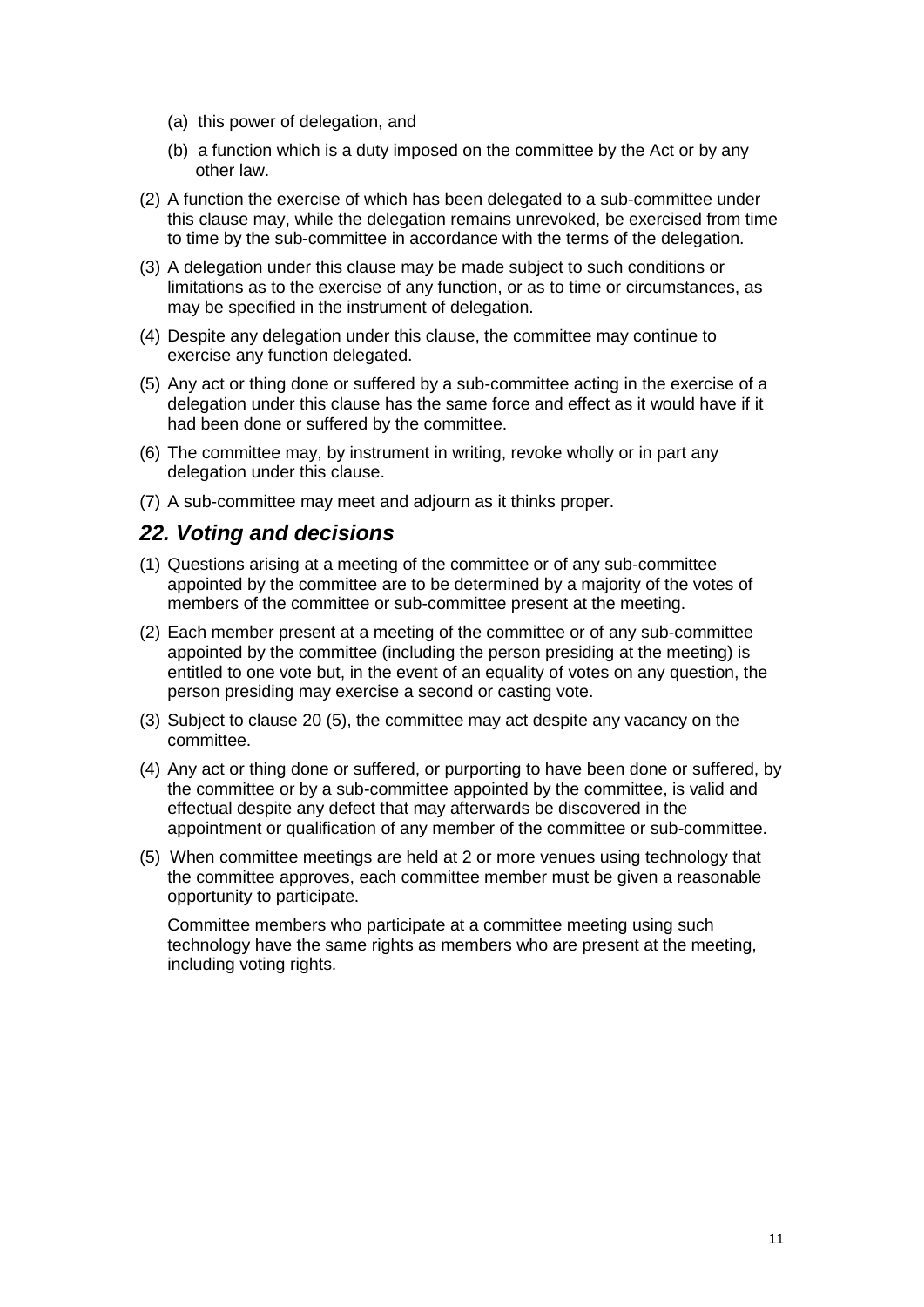## **Part 4 - General meetings**

### *23. Use of Technology at General Meetings*

(1)General meetings can be held at 2 or more venues using any technology that the committee approves. Whatever technology is used, it must give each association member a reasonable opportunity to participate.

(2) Members who participate at a general meeting using such technology have the same rights as members who are present at the meeting, including voting rights.

(3) Members have the option to electronically make and send their request for a general meeting to be held.

### <span id="page-11-0"></span>*24. Annual general meetings - holding of*

- (1) The association must hold its first annual general meeting within 18 months after its registration under the Act.
- (2) The association must hold its annual general meetings:
	- (a) within 6 months after the close of the association's financial year, or
	- (b) within such later time as may be allowed by the Director-General or prescribed by the Regulation.

### <span id="page-11-1"></span>*25. Annual general meetings - calling of and business at*

- (1) The annual general meeting of the association is, subject to the Act and to clause 23, to be convened on such date and at such place and time as the committee thinks fit.
- (2)In addition to any other business which may be transacted at an annual general meeting, the business of an annual general meeting is to include the following:
	- (a) to confirm the minutes of the last preceding annual general meeting and of any special general meeting held since that meeting,
	- (b) to receive from the committee reports on the activities of the association during the last preceding financial year,
	- (c) to elect office-bearers of the association and ordinary committee members,
	- (d) to receive and consider any financial statement or report required to be submitted to members under the Act.
- (4) An annual general meeting must be specified as such in the notice convening it.

#### <span id="page-11-2"></span>*26. Special general meetings - calling of*

- (1) The committee may, whenever it thinks fit, convene a special general meeting of the association.
- (2) The committee must, on the requisition in writing of at least 5 per cent of the total number of members, convene a special general meeting of the association.
- (3)A requisition of members for a special general meeting:
	- (a) must state the purpose or purposes of the meeting, and
	- (b) must be signed by the members making the requisition, and
	- (c) must be lodged with the secretary, and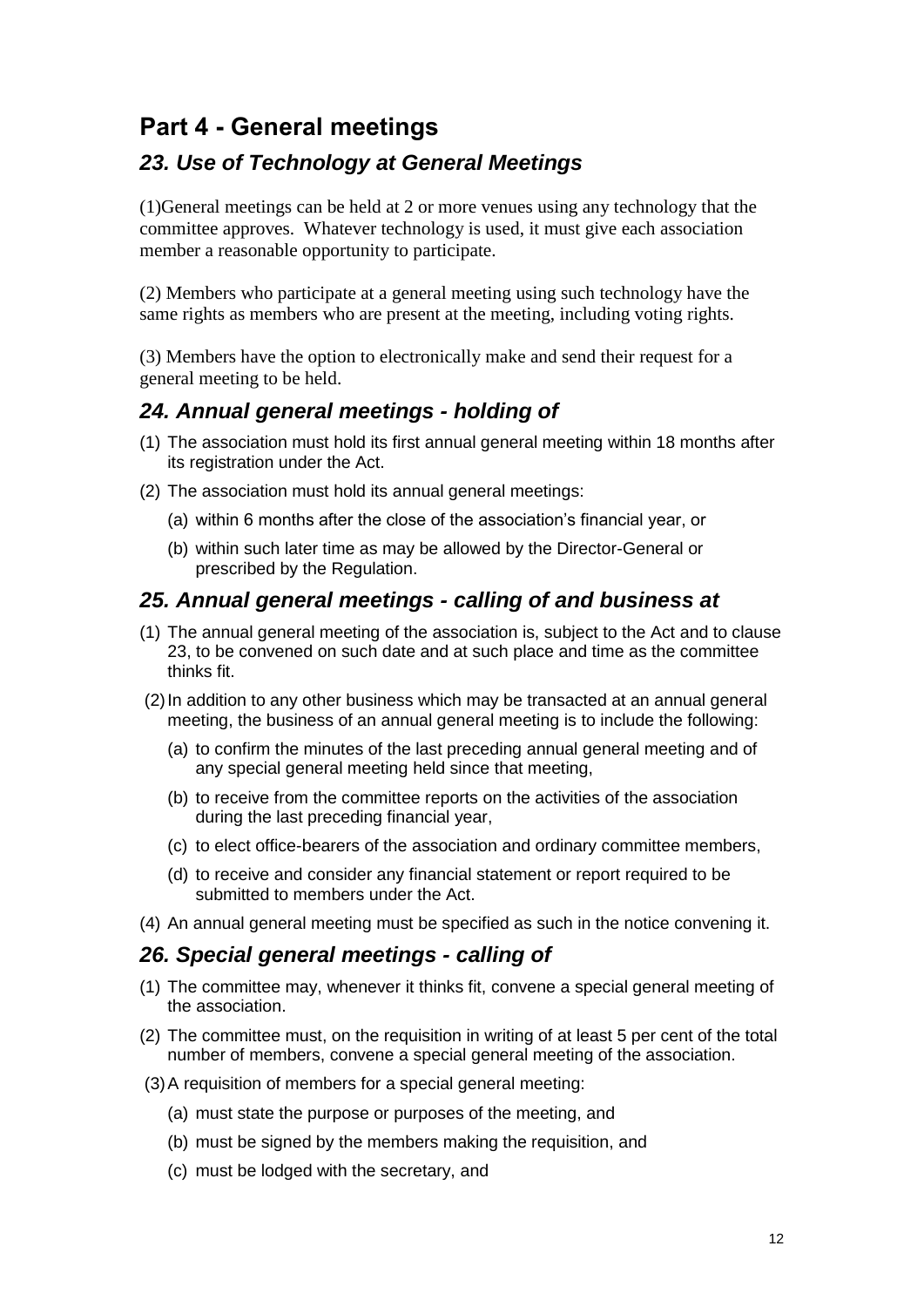- (d) may consist of several documents in a similar form, each signed by one or more of the members making the requisition.
- (4) If the committee fails to convene a special general meeting to be held within 1 month after that date on which a requisition of members for the meeting is lodged with the secretary, any one or more of the members who made the requisition may convene a special general meeting to be held not later than 3 months after that date.
- (5) A special general meeting convened by a member or members as referred to in subclause (4) must be convened as nearly as is practicable in the same manner as general meetings are convened by the committee.

### <span id="page-12-0"></span>*27. Notice*

- (1) Except if the nature of the business proposed to be dealt with at a general meeting requires a special resolution of the association, the secretary must, at least 14 days before the date fixed for the holding of the general meeting, give a notice to each member specifying the place, date and time of the meeting and the nature of the business proposed to be transacted at the meeting.
- (2) If the nature of the business proposed to be dealt with at a general meeting requires a special resolution of the association, the secretary must, at least 21 days before the date fixed for the holding of the general meeting, cause notice to be given to each member specifying, in addition to the matter required under subclause (1), the intention to propose the resolution as a special resolution.
- (3) No business other than that specified in the notice convening a general meeting is to be transacted at the meeting except, in the case of an annual general meeting, business which may be transacted under clause 24 (2).
- (4) A member desiring to bring any business before a general meeting may give notice in writing of that business to the secretary who must include that business in the next notice calling a general meeting given after receipt of the notice from the member.

### <span id="page-12-1"></span>*28. Quorum for general meetings*

- (1) No item of business is to be transacted at a general meeting unless a quorum of members entitled under this constitution to vote is present during the time the meeting is considering that item.
- (2) Three members present (being members entitled under this constitution to vote at a general meeting) constitute a quorum for the transaction of the business of a general meeting.
- (3) If within half an hour after the appointed time for the commencement of a general meeting a quorum is not present, the meeting:
	- (a) if convened on the requisition of members, is to be dissolved, and
	- (b) in any other case, is to stand adjourned to the same day in the following week at the same time and (unless another place is specified at the time of the adjournment by the person presiding at the meeting or communicated by written notice to members given before the day to which the meeting is adjourned) at the same place.
- (4) If at the adjourned meeting a quorum is not present within half an hour after the time appointed for the commencement of the meeting, the members present (being at least 3) are to constitute a quorum.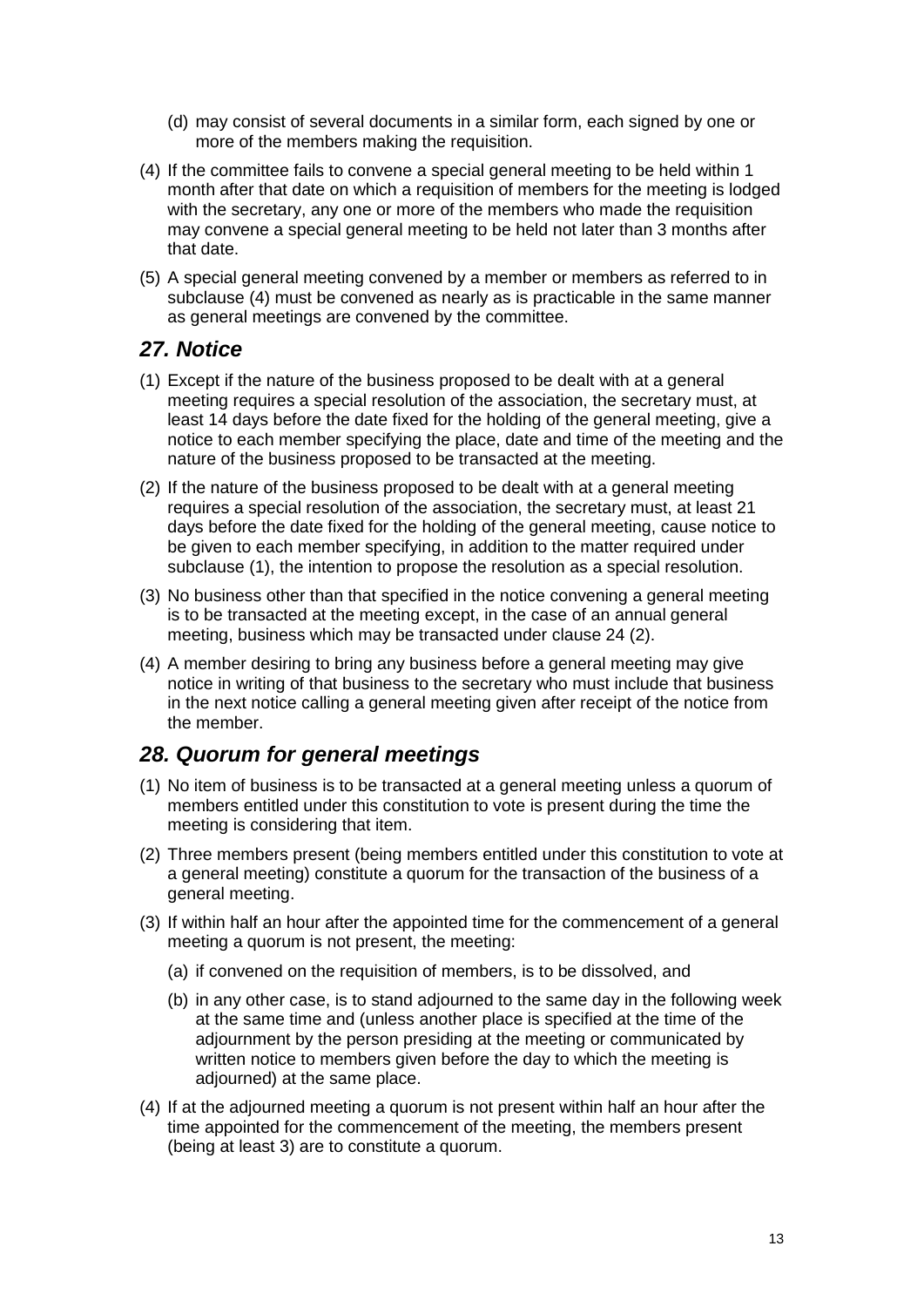### <span id="page-13-0"></span>*29. Presiding member*

- (1) The president or, in the president's absence, the vice-president, is to preside as chairperson at each general meeting of the association.
- (2) If the president and the vice-president are absent or unwilling to act, the members present must elect one of their number to preside as chairperson at the meeting.

### <span id="page-13-1"></span>*30. Adjournment*

- (1) The chairperson of a general meeting at which a quorum is present may, with the consent of the majority of members present at the meeting, adjourn the meeting from time to time and place to place, but no business is to be transacted at an adjourned meeting other than the business left unfinished at the meeting at which the adjournment took place.
- (2) If a general meeting is adjourned for 14 days or more, the secretary must give written or oral notice of the adjourned meeting to each member of the association stating the place, date and time of the meeting and the nature of the business to be transacted at the meeting.
- (3) Except as provided in subclauses (1) and (2), notice of an adjournment of a general meeting or of the business to be transacted at an adjourned meeting is not required to be given.

### <span id="page-13-2"></span>*31. Making of decisions*

- (1) A question arising at a general meeting of the association is to be determined by either:
	- (a) a show of hands, or
	- (b) if on the motion of the chairperson or if 3 or more members present at the meeting decide that the question should be determined by a written ballot—a written ballot.
- (2) If the question is to be determined by a show of hands, a declaration by the chairperson that a resolution has, on a show of hands, been carried or carried unanimously or carried by a particular majority or lost, or an entry to that effect in the minute book of the association, is evidence of the fact without proof of the number or proportion of the votes recorded in favour of or against that resolution.
- (3) If the question is to be determined by a written ballot, the ballot is to be conducted in accordance with the directions of the chairperson.
- (4) A resolution put to a vote at a general meeting being held using technology can be decided using a suitable method that the committee determines.

### <span id="page-13-3"></span>*32. Special resolutions*

A special resolution may only be passed by the association in accordance with section 39 of the Act.

### <span id="page-13-4"></span>*33. Voting*

- (1) On any question arising at a general meeting of the association a member has one vote only.
- (2) In the case of an equality of votes on a question at a general meeting, the chairperson of the meeting is entitled to exercise a second or casting vote.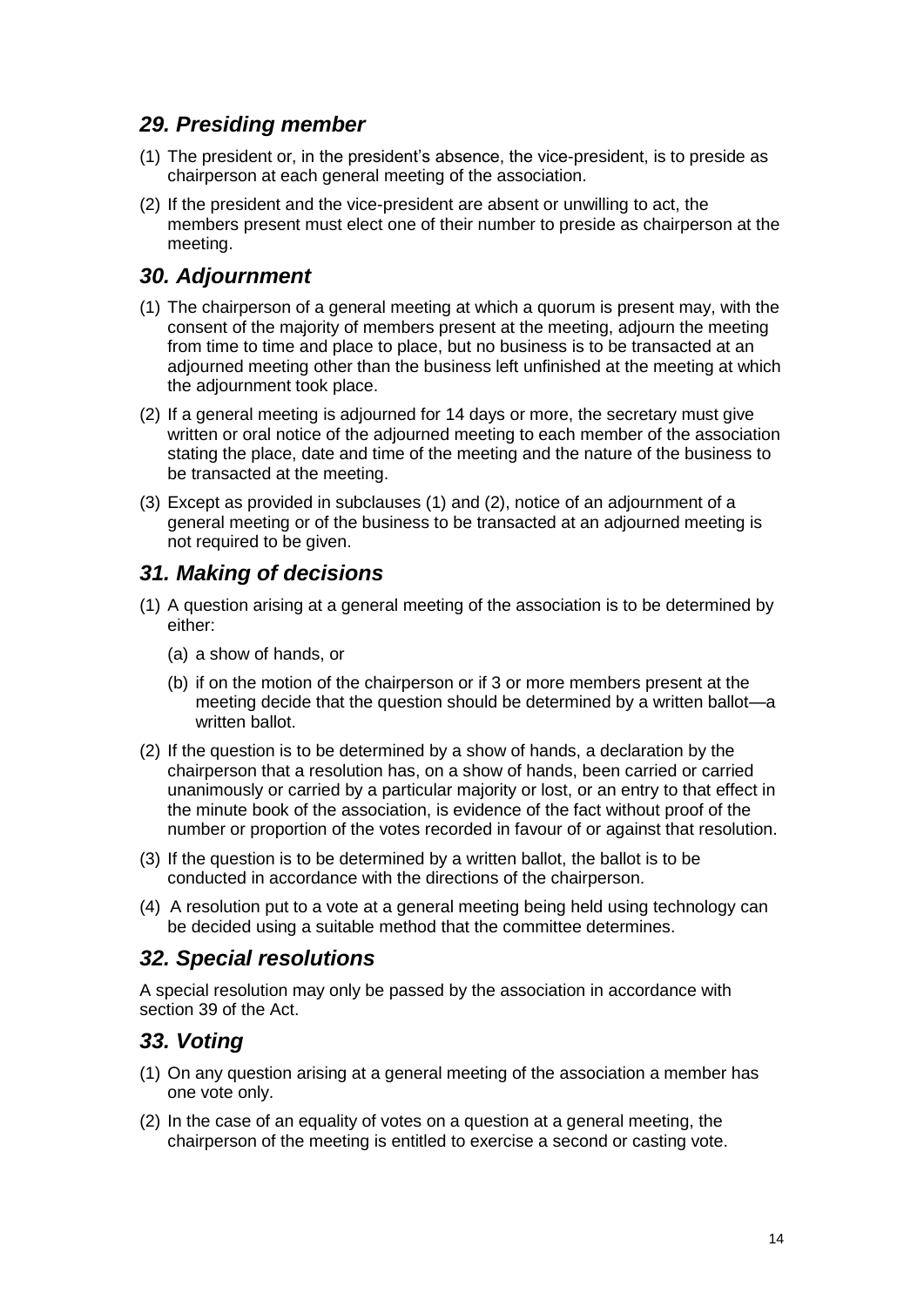- (3) A member is not entitled to vote at any general meeting of the association unless all money due and payable by the member to the association has been paid.
- (4) A member is not entitled to vote at any general meeting of the association if the member is under 18 years of age.

### <span id="page-14-0"></span>*34. Proxy votes not permitted*

Proxy voting must not be undertaken at or in respect of a general meeting.

### <span id="page-14-1"></span>*35. Postal or electronic ballots*

- (1) The association may hold a postal or electronic ballot to determine any issue or proposal as decided by the committee (other than an appeal under clause 12).
- (2) A postal or electronic ballot is to be conducted in accordance with Schedule 3 to the Regulation.

### <span id="page-14-2"></span>**Part 5 – Miscellaneous**

#### *36. Association is non-profit*

The association must apply its funds and assets so as to be consistent with its objectives. It is prohibited from providing pecuniary gain for any of its members.

### <span id="page-14-3"></span>*37. Insurance*

The association may effect and maintain insurance.

#### <span id="page-14-4"></span>*38. Funds - source*

- (1) The funds of the association are to be derived from entrance fees and annual subscriptions of members, donations and, subject to any resolution passed by the association in general meeting, such other sources as the committee determines.
- (2) All money received by the association must be deposited as soon as practicable and without deduction to the credit of the association's bank or other authorised deposit-taking institution account.
- (3) The association must, as soon as practicable after receiving any money, issue an appropriate receipt.

#### <span id="page-14-5"></span>*39. Funds - management*

- (1) Subject to any resolution passed by the association in general meeting, the funds of the association are to be used in pursuance of the objects of the association in such manner as the committee determines.
- (2) All cheques, drafts, bills of exchange, promissory notes and other negotiable instruments must be signed by any 2 members of the committee or employees of the association, being members or employees authorised to do so by the committee.

### <span id="page-14-6"></span>*40. Change of name, objects and constitution*

An application to the Director-General for registration of a change in the association's name, objects or constitution in accordance with section 10 of the Act is to be made by the public officer or a committee member.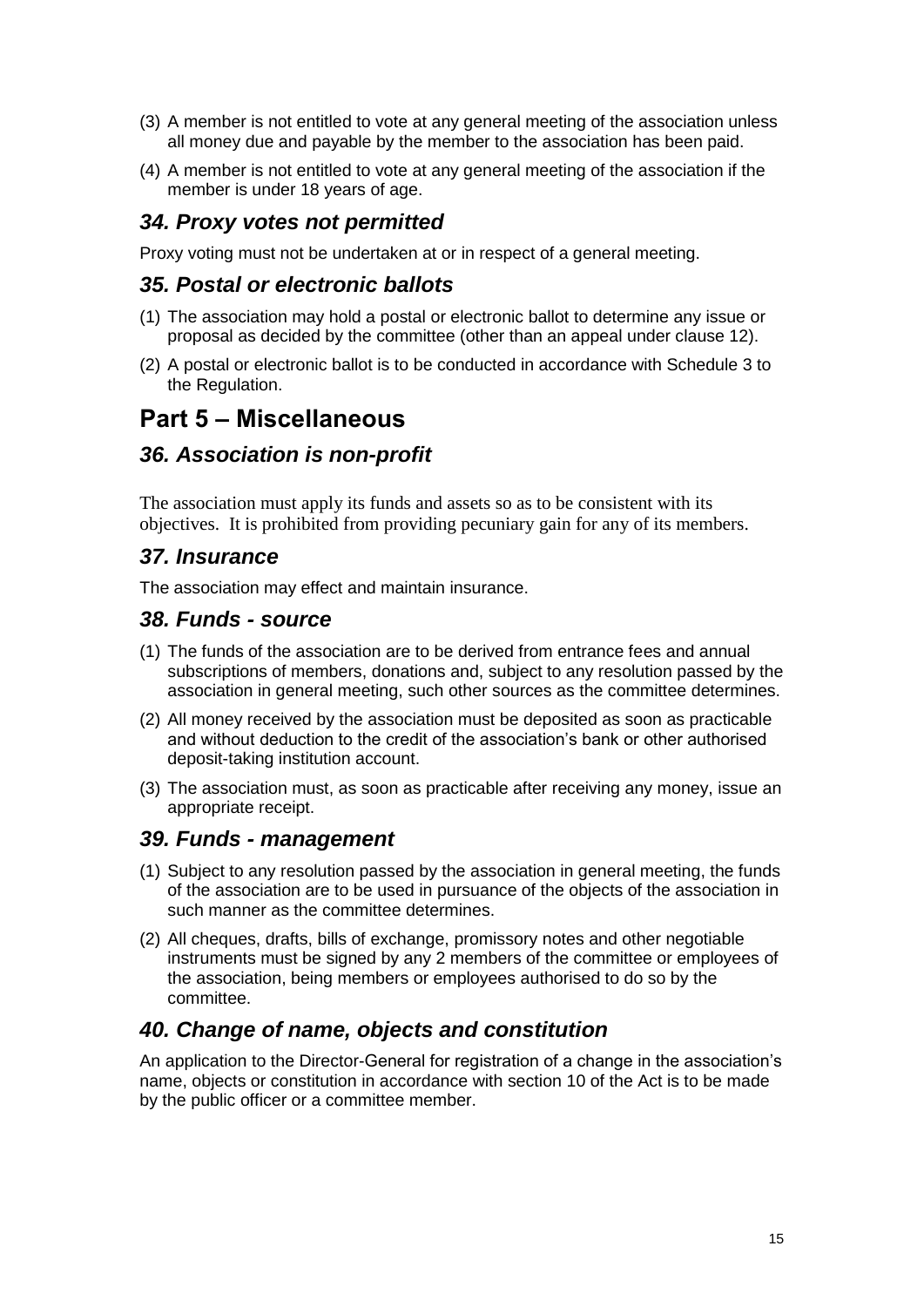### <span id="page-15-0"></span>*41. Custody of books etc*

Except as otherwise provided by this constitution, the secretary must keep in NSW in his or her custody or under his or her control all records, books and other documents relating to the association.

#### <span id="page-15-1"></span>*42. Inspection of books etc*

- (1) The following documents must be open to inspection, free of charge, by a member of the association at any reasonable hour:
	- (a) records, books and other financial documents of the association,
	- (b) this constitution,
	- (c) minutes of all committee meetings and general meetings of the association.
- (2) A member of the association may obtain a copy of any of the documents referred to in subclause (1) on payment of a fee of not more than \$1 for each page copied.
- (3) The committee may refuse to allow a member to inspect or obtain copies of records in certain circumstances.

### <span id="page-15-2"></span>*43. Service of notices*

- (1) For the purpose of this constitution, a notice may be served on or given to a person:
	- (a) by delivering it to the person personally, or
	- (b) by sending it by pre-paid post to the address of the person, or
	- (c) by sending it by facsimile transmission or some other form of electronic transmission to an address specified by the person for giving or serving the notice.
- (2) For the purpose of this constitution, a notice is taken, unless the contrary is proved, to have been given or served:
	- (a) in the case of a notice given or served personally, on the date on which it is received by the addressee, and
	- (b) in the case of a notice sent by pre-paid post, on the date when it would have been delivered in the ordinary course of post, and
	- (c) in the case of a notice sent by facsimile transmission or some other form of electronic transmission, on the date it was sent or, if the machine from which the transmission was sent produces a report indicating that the notice was sent on a later date, on that date.

#### <span id="page-15-3"></span>*44. Financial year*

The financial year of the association is:

- (a) the period of time commencing on the date of incorporation of the association and ending on the following 30 June, and
- (b) each period of 12 months after the expiration of the previous financial year of the association, commencing on 1 July and ending on the following 30 June.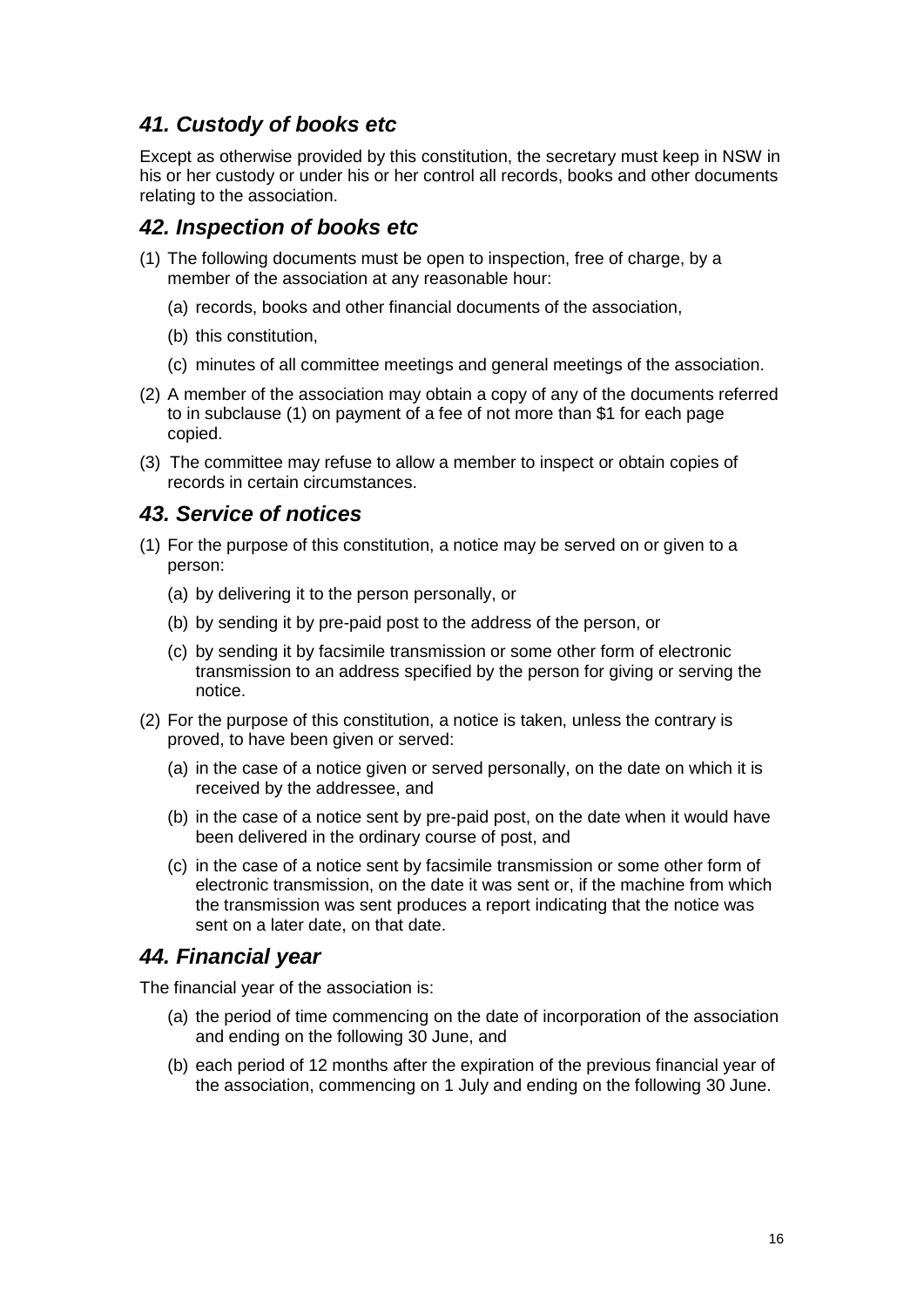### *45. Distribution of property on the winding-up of the association*

*On winding up of the association, the assets will be transferred to any successor organisation with similar objects, or, if no such organisation exists, to the local brigade of the NSW Rural Fire Service that supports the Carwoola community.*